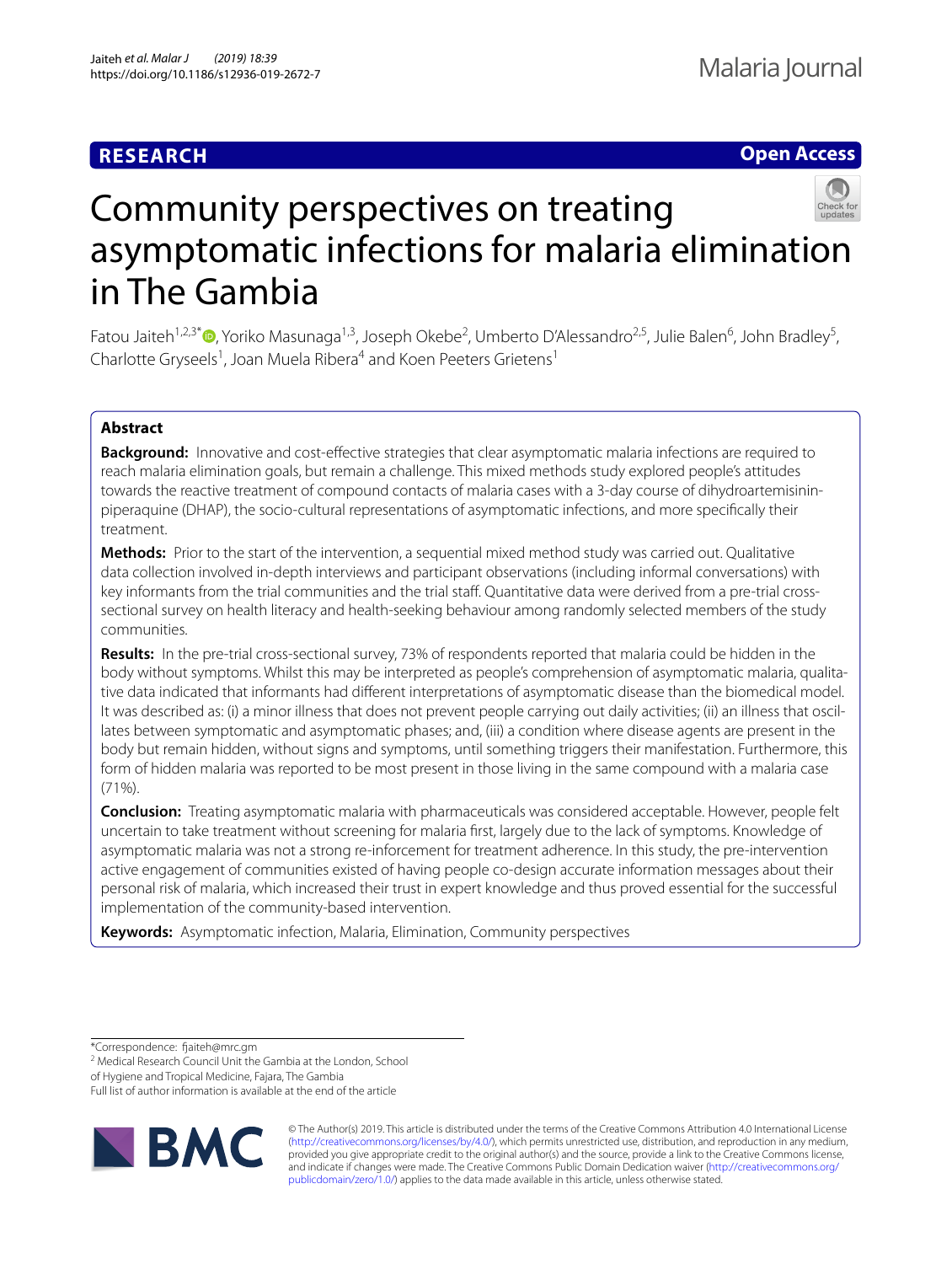## **Background**

As global strides are made towards malaria elimination, the focus of interventions has shifted to include a group of people identifed as 'asymptomatic carriers' and/or as the 'human reservoir of infection'  $[1]$  $[1]$ . The latter are defned as malaria-infected but apparently healthy individuals who may be the source of infection for malaria vectors, thereby maintaining transmission  $[1-4]$  $[1-4]$ . In clinical malaria studies, 'apparently healthy' usually means the absence of fever, the most apparent symptom of malaria [[5,](#page-8-2) [6](#page-8-3)]. Although for other vector-borne diseases, such as dengue, the term 'inapparent symptomatic' is often used [[7–](#page-8-4)[9\]](#page-9-0) to implicate the possibility of asymptomatic carriers to encounter (mild) symptoms, the clinical spectrum of *experienced* asymptomatic malaria has not yet been clearly defned or elaborated on. In contrast to symptomatic infections, asymptomatic malaria infections indeed tend to generally be described microbiologically. As such, an asymptomatic malaria case exhibits a considerably lower parasite density than a symptomatic case crossing the threshold of what is detectable by currently available diagnostic methods such as light microscopy or a rapid diagnostic test (RDT) [\[10](#page-9-1), [11\]](#page-9-2). Research shows that low density infections, including sub-microscopic infections, could be important contributors to malaria transmission in areas with very low transmission intensity [[10,](#page-9-1) [12](#page-9-3), [13](#page-9-4)]. In the context of malaria elimination goals, the possibility of continuous transmission maintained by undetected malaria cases highlights the signifcance of understanding the 'human reservoir of infection' [\[10](#page-9-1), [11](#page-9-2), [14\]](#page-9-5).

At low malaria prevalence, identifying asymptomatic carriers becomes increasingly difficult because of the need of screening many individuals to identify a few infected ones. Ultra-sensitive molecular methods can maximize the detection of lower densities of parasites, but are currently not feasible in routine surveillance [[11\]](#page-9-2). A possible approach would be to treat the whole population, regardless of malaria infection status, with an efficacious anti-malarial, i.e. mass drug administration (MDA). However, with the currently available treatments, this approach automatically excludes some population groups, such as pregnant women or infants under 6 months old, while other groups, such as mobile populations, would be easily missed. Furthermore, both MDA and alternatives such as scheduled screening and treatment (SST) are difficult to sustain over long periods of time, particularly when transmission has decreased to very low levels, due to population fatigue, logistical challenges and costs. Targeting sub-groups or geographical areas may be an alternative approach but has similar shortcomings [\[1,](#page-8-0) [5,](#page-8-2) [6\]](#page-8-3). Lastly, reactive case detection (RCD), a strategy in which household members of a passively identifed clinical malaria case are screened and treated if positive, has the limitation of the current diagnostic tools in detecting low density infections [\[15](#page-9-6)]. Furthermore, RCD may not be sustainable in the short or long term in low to moderate transmission settings [[16](#page-9-7)] as it may require active commitment of the populations involved [[17\]](#page-9-8).

To overcome these limitations, reactive householdbased, self-administered treatment (RHOST) was tested through a cluster-randomized trial in a low prevalence setting of The Gambia. The concept and the trial protocol have been published elsewhere  $[18]$  $[18]$  $[18]$ . The trial proposed an innovative approach for targeting the human reservoir of infection by combining: i) the passive detection of clinical malaria cases; ii) systematic treatment without screening with dihydroartemisinin-piperaquine (DHAP) of all individuals living/sleeping in the index case's compound; and, iii) an active community participation by means of involving patients, their households and other community actors in tackling implementation concerns and co-designing solutions according to their knowledge and experience.

One of the key challenges for the optimal impact of interventions targeting asymptomatic individuals is their adherence to medication while not being apparently sick [[19\]](#page-9-10). As a malaria elimination programme in the Solomon Islands showed, despite community engagement and education, people were unwilling to take drugs on repeated MDA rounds because they were not sick [\[20](#page-9-11)]. As other studies have also shown  $[21–26]$  $[21–26]$  $[21–26]$  $[21–26]$ , understanding and consequently adapting intervention strategies to people's perceptions of asymptomatic infections is crucial for the efectiveness of such community-based interventions. Complex biomedical concepts such as asymptomatic infections are difficult to elaborate on with the communities targeted for MDA when using only biomedical language [\[22,](#page-9-14) [23](#page-9-15), [27,](#page-9-16) [28\]](#page-9-17).

Perceptions of malaria in sub-Saharan Africa have frequently been shown to be diferent from the biomedical model, consequently infuencing the uptake of interventions [\[29](#page-9-18)[–32\]](#page-9-19). Furthermore, concepts from traditional and biomedical knowledge sources can syncretize to produce hybridized perceptions of malaria  $[33, 34]$  $[33, 34]$  $[33, 34]$  $[33, 34]$  $[33, 34]$ . These fndings have stimulated the development and inspired the design of culturally appropriate information, education and communication (IEC) strategies to improve intervention uptake. However, it is also widely acknowledged that improving knowledge through well designed IEC strategies does not automatically lead to changed health behaviour  $[34]$ . There is limited understanding on how asymptomatic malaria is understood by recipients of MDA, and how these perceptions afect the implementation and/or the uptake of the intervention. This study, set within the context of a cluster-randomized trial that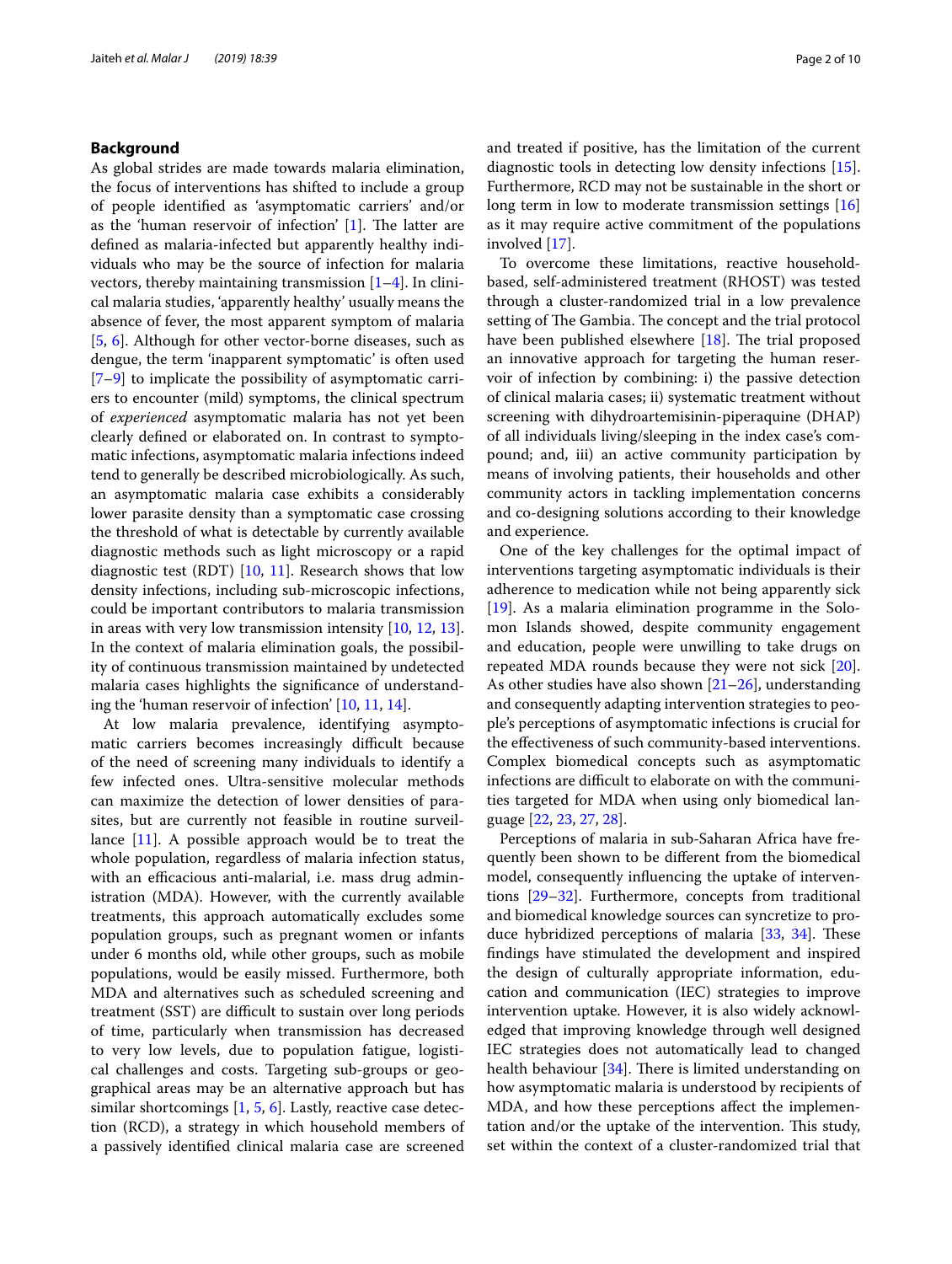#### **Methods**

#### **Study setting**

#### *Study population*

This mixed methods study was carried out in the North Bank Region of The Gambia. The main ethnic groups residing in these villages are Fula, Mandinka and Wollof, although there are other minority groups: Bambara, Tilibonka and Turkas, that migrated from neighbouring Mali and Burkina Faso. Most are Muslims. Each ethnic group speaks their own language, although Mandinka or Fula is the common language for communication and trade. Farming is the most common occupation, with peanuts as the main cash crop, while rice, maize, beans, and vegetables are grown for own consumption. A signifcant number of families supplement their income through remittances from relatives living either in the major towns or abroad.

#### *Malaria context*

Malaria transmission in the area is seasonal, low (transmission prevalence of 5%) and occurs mostly between July and December. The main malaria parasite is *Plasmodium falciparum* [[35\]](#page-9-22).

# *Trial context*

The trial was a cluster-randomized trial designed to assess the impact of reactive treatment of contacts of a clinical malaria case living in the same compound on the prevalence of malaria infection at the end of the transmission season. It was planned over two transmission seasons. In the frst season (preparatory phase), study villages (17 intervention, 17 control) were identifed and approaches to integrate the intervention into the communities and health system were tested and adapted by social scientists and health system researchers through formative research. During this process, trial implementation concerns were identifed and solutions co-developed with relevant stakeholders, including community members, health service providers and policy makers. The final health messages for sensitization, including the medicine distribution strategy involving key community actors such as village health workers (VHWs) and compound heads developed for community members to support the intervention, were applied in all intervention villages in the second season (implementation phase).

#### **Study design**

As part of the formative research during the preparatory phase, a sequential exploratory mixed-methods study was conducted, in standard annotation ( $QUAL \rightarrow$ quan) [[36\]](#page-9-23). In the frst qualitative strand (March–May 2016), ethnographic techniques were used in all intervention villages ( $n=17$ ) to understand the general socio-cultural, political and economic context, including an overview of all health care options in the region. People's perceptions on asymptomatic malaria were also explored during this phase. Based on the qualitative fndings, a questionnaire was developed for the cross-sectional survey in the sequential quantitative strand (June 2016). The survey assessed the representativeness of the qualitative fndings in all the study villages  $(n=34)$ .

#### **Qualitative strand**

#### *Participants and sampling*

In the qualitative study, sampling was theoretical meaning that informants were purposefully and gradually selected based on emerging fndings. Access to the informants was usually granted through snowball sampling, where initial participants are used to identify and connect the researchers with other theoretically relevant informants. The *Alkalo* (village head) was a starting point to gradually and purposefully select other people from the study villages, including recent malaria cases (individuals diagnosed by rapid diagnostic test (RDT) by a health worker) and their caretakers, compound heads, VHWs and *marabouts* (traditional healers). From the trial team, study nurses and feldworkers were also included. Sampling aimed for maximum variation to ensure that all relevant groups in relation to the research question were included.

#### **Data collection**

# *In‑depth interviews*

Data collection began by carrying out in-depth interviews with the *Alkalos* who were identifed as gatekeepers to the communities and knowledgeable on the general socio-cultural, political, economic, and pluralistic medical context. In their roles as gatekeepers and source of reference, they identifed households recently afected with malaria and/or other key informants, which helped to build trust with the interviewees. The focused inquiry with key informants involved the in-depth exploration of topics such as the concept of asymptomatic malaria infection, the processes and metaphors used to describe asymptomatic conditions, and the acceptability of treating asymptomatic individuals with anti-malarials. Interviews were conducted by the authors (FJ and JM) with the help of two translators. The interviews were recorded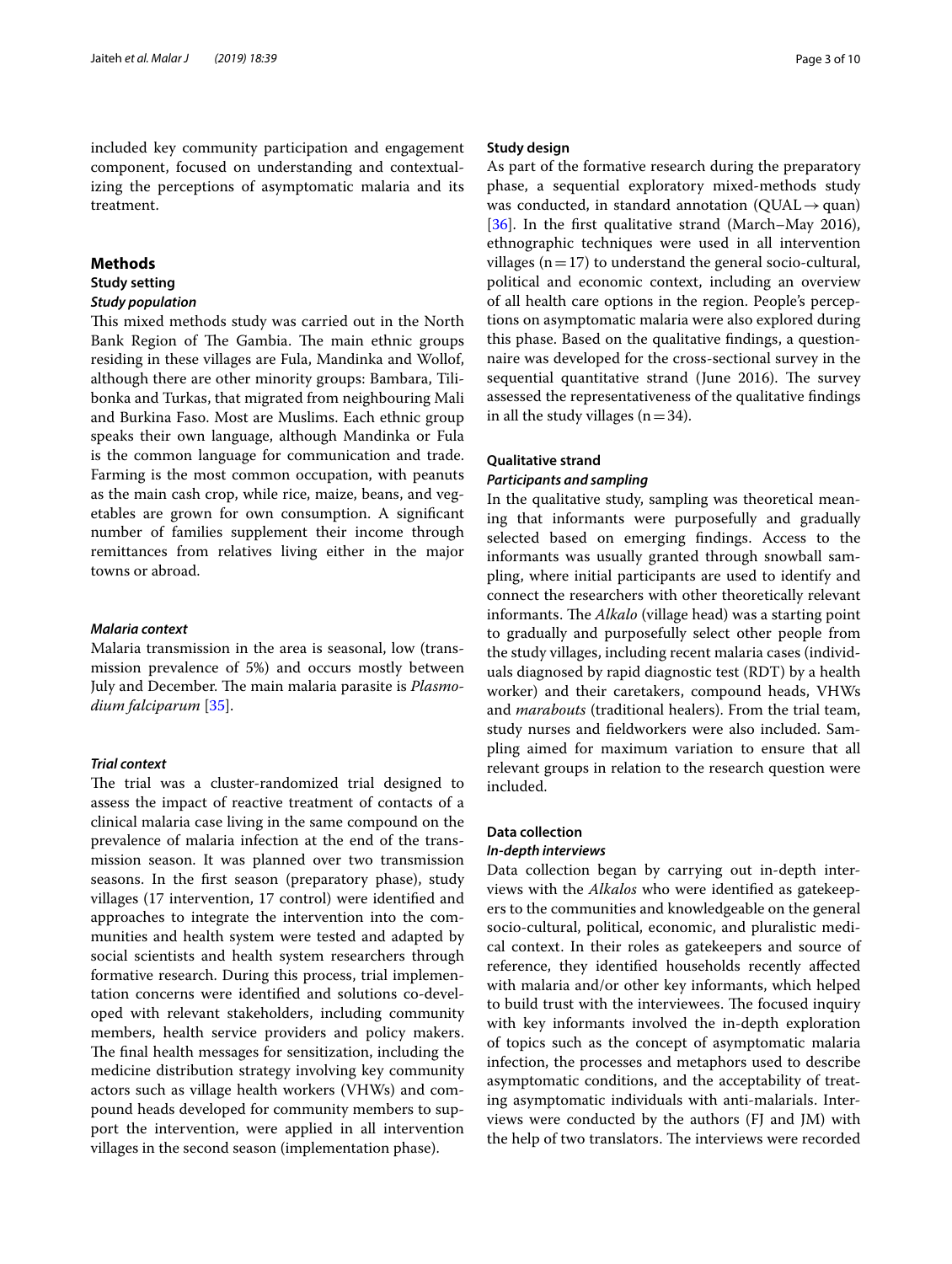and transcribed verbatim by the translators. Additionally, during interviews, feld notes were written by FJ and JM for immediate analysis.

#### *Participant observation*

During the feldwork, informal conversations were conducted with community members, trial nurses and feldworkers. These conversations were useful to confirm or refute emerging fndings and generate new hypotheses for testing.

#### **Data analysis**

Data analysis was a flexible and iterative process. Preliminary data from in-depth interviews and participant observations were jointly analysed by FJ and JM to further adapt the interview guide and process. Additional data collection was used to confrm or refute temporary fndings until the point of saturation (i.e. no new fndings emerging). All interviews were systematized and analysed with NVivo 11 Qualitative analysis software (QSR International Pty Ltd, Cardigan UK).

## **Quantitative strand**

#### *Participants and sampling*

Participants were identifed using a bootstrap sampling technique with the population stratifed by household and age (children  $($  < 16 years) and adults). The sampling frame ensured that the number of households selected was in proportion to the size of the village. The questionnaire for children was administered to caregivers and where any of the initially selected persons were unavailable, the next person in the household in the same age category was approached to complete the questionnaire.

#### **Data collection**

A paper-based questionnaire containing closed-ended and open-ended questions was used to collect quantitative data. Topics included health-seeking behaviour for malaria, health literacy including knowledge on asymptomatic malaria carriers, adherence to malaria treatment and trust in different health providers. The survey was piloted by the social science team to ensure clarity and to avoid translation errors in the three main languages. Survey data were collected by the social science team and trial feldworkers previously trained on interview techniques and administering questionnaires with closed and open-ended questions.

#### **Data analysis**

All completed survey forms were double entered in Excel by trial data entry clerks, verifed by the social science team and cleaned using Epi Info. Data were analysed using STATA 15 (Stata Corp, Tx). For this manuscript, frequencies for variables related to asymptomatic carriers are presented. These are presented stratified by gender, ethnicity, education level and socio-economic status. Chi squared tests were used to assess whether diferences were statistically signifcant. Socio-economic status was calculated from questions related to education, housing, income and employment using principal component analysis.

#### **Ethical approval**

Ethical approval was obtained from the joint Gambia Government/Medical Research Council Unit The Gambia Ethics Committee and the Institutional Review Board of the Institute of Tropical Medicine, Antwerp, Belgium. The interviewers followed the Code of Ethics of the American Anthropological Association. All interviewees were informed before the interview about the topic and types of questions and their right to decline participation, to interrupt or withdraw from the conversation. Oral consent was sought before each interview and was documented by the interviewer. Oral consent was favoured since the risk was minimal and the act of signing one's name on a document was expected to cause mistrust towards the study team since this is not customary practice within the local communities. Interviewees confdentiality was assured by assigning unique identifers to the collected forms.

# **Results**

**Study participants**

# *Qualitative strand*

In-depth interviews  $(n=88)$  and informal conversations  $(n=5)$  were carried out with community members and field staff (Table [1](#page-3-0)).

#### <span id="page-3-0"></span>**Table 1 Overview of respondents for in-depth interviews and informal conversations**

| Participants                   | In-depth<br>interviews | <b>Informal</b><br>conversations |
|--------------------------------|------------------------|----------------------------------|
| Village heads (Alkalos)        | 8                      |                                  |
| Alkalo's brother               | $\mathfrak{D}$         |                                  |
| Alkalo's son                   |                        |                                  |
| Alkalo's wife                  |                        |                                  |
| Marabout (healer)              | $\mathcal{P}$          |                                  |
| Malaria case caregiver (women) | $\mathcal{P}$          |                                  |
| Farmer (men)                   | 42                     |                                  |
| Farmer (women)                 | 30                     |                                  |
| Field staff (men)              |                        | 5                                |
| Total                          | 88                     | 5                                |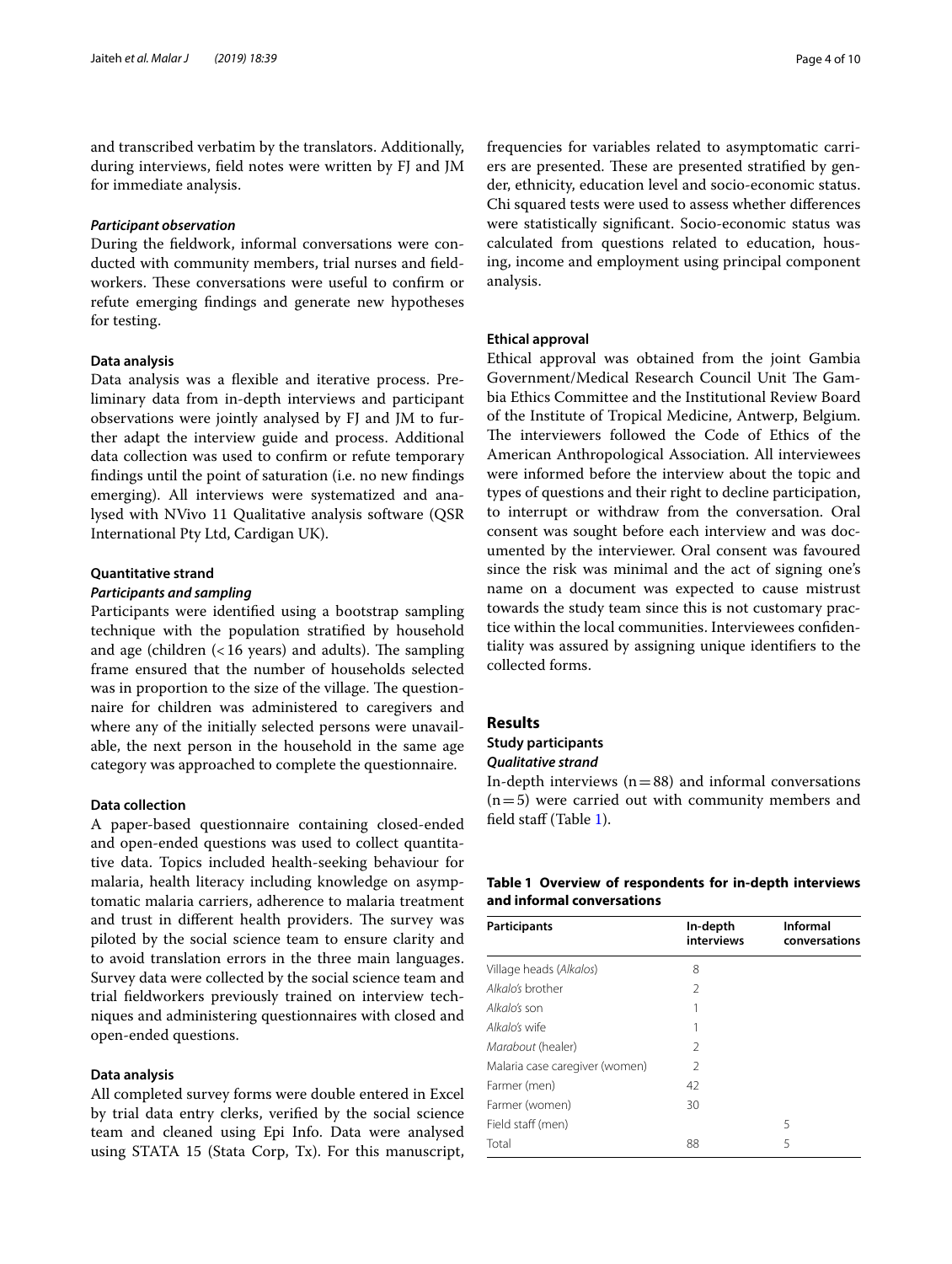#### *Quantitative strand*

In total, 741 questionnaires were completed; there were no refusals; 324 adults and 417 children (<16 years) questionnaires were completed. The questionnaire for children (<16 years) was administered to their caretakers (Table [2](#page-4-0)).

#### *Conceptualization of asymptomatic carriage*

There were no local terms in the commonly spoken local languages, i.e. *Mandinka, Fula* and *Wolof*, corresponding directly to 'asymptomatic disease'. Consequently, asymptomatic disease was explained as a health condition where a disease is present, but the affected person does not feel any signs and symptoms related to the disease. Based on this explanation, respondents interpreted the statement to mean a health condition where disease was present in the body but did not afect one's appetite nor restricted their ability to carry out daily activities. The condition, to which everyone was considered susceptible, was understood as covering the following scenarios: (i) a minor illness which mild symptoms does not prevent people from carrying out daily activities; (ii) an illness that oscillates between symptomatic and asymptomatic phases; and, (iii) a condition where disease agents are present in the body but remain hidden until something triggers their manifestation in apparent symptoms. During the asymptomatic phase, the so-called 'body soldiers'

# <span id="page-4-0"></span>**Table 2 Socio-demographic characteristics respondents in quantitative study (N=741)**

|                             | n                                                                | $\frac{0}{0}$ |
|-----------------------------|------------------------------------------------------------------|---------------|
| Gender                      |                                                                  |               |
| Male                        | 308                                                              | 41.6          |
| Female                      | 423                                                              | 57.1          |
| Missing                     | 10                                                               | 1.3           |
| Ethnicity                   |                                                                  |               |
| Mandinka                    | 385                                                              | 52.0          |
| Fula                        | 221                                                              | 29.8          |
| Wolof                       | 50                                                               | 6.7           |
| Tilibonka                   | 34                                                               | 4.6           |
| Bambara                     | 27                                                               | 3.6           |
| Turkai                      | 5                                                                | 0.7           |
| Other                       | 19                                                               | 2.6           |
| Knows how to read (English) |                                                                  |               |
| Yes                         | 108                                                              | 14.5          |
| No                          | 630                                                              | 85.0          |
|                             | Occupation (adults and caretakers of participating minors [<16]) |               |
| Farmer                      | 673                                                              | 90.8          |
| Public officer              | 6                                                                | 0.8           |
| <b>Business</b>             | 41                                                               | 5.53          |
| Other                       | 21                                                               | 2.83          |
|                             |                                                                  |               |

(i.e. a representation of antibodies provided in health messages) are fghting the hidden disease but produce no apparent symptoms. Symptoms only appear when the body soldiers are defeated in the presence of external triggering factors. The elaborated local model of illness progression for asymptomatic conditions therefore presents the following characteristics: (i) everyone is susceptible to an asymptomatic condition; (ii) the disease can remain hidden for a variable period, depending on the fght in the body (body soldiers); (iii) symptoms will manifest when body soldiers are defeated or when certain triggers occur; (iv) disease can be transmitted even in asymptomatic form; and, (v) asymptomatic conditions should be treated when they become symptomatic.

# *Perceptions of asymptomatic malaria*

Several diseases (biomedical) and folk illnesses (illnesses that do not correspond to any biomedical classifcations of diseases), such as yellow fever, worms, lung tuberculosis, *jinn* (spirits) afflictions and malaria, were considered having asymptomatic stages within the local explanatory model of health and illness. However, these distinct biomedical conditions were not always perceived to be distinct locally and were reported to naturally evolve into one another.

Malaria was described as one of the conditions that could be asymptomatic. The majority of respondents (73%) thought that malaria can be hidden in the body without showing symptoms (Table  $3$ ). The proportions of those who thought so were similar across gender, ethnicity, educational level and socio-economic status. Respondents in the survey considered this form of hidden malaria most likely to be present in those living in the same household with a malaria case (71%), with no statistically signifcant diferences across the sociodemographic characteristics (Table [3](#page-5-0)). Similarly, 78% of respondents stated that living in the same household as someone having malaria increased their personal risk of getting malaria. This varied by whether the respondent thought malaria could be asymptomatic, with 80% of those who thought malaria could be asymptomatic considering they were at increased risk as compared to 69% of those who did not ( $p=0.002$ ). 91% of respondents reported having a mosquito net in the home, and this did not vary by whether the respondent thought malaria could be asymptomatic or not (91%) and 88% of net use respectively ( $p=0.168$ ).

Qualitative interviews indicated that asymptomatic malaria was perceived to be hidden in diferent parts of the body and frequently in the head and joints where pain is frst experienced.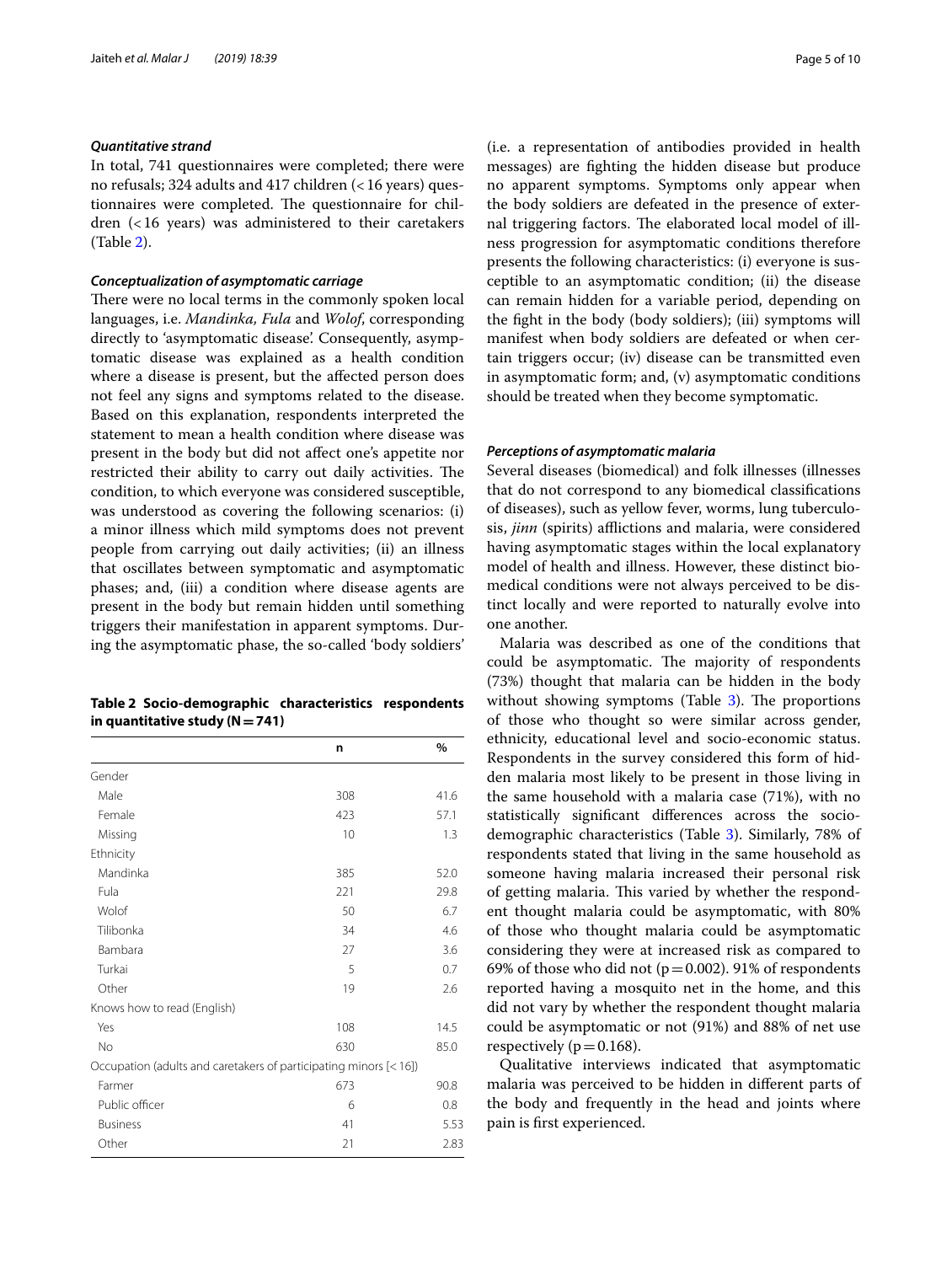|                                | Hidden malaria<br>in the body | Increased risk in same<br>household | Mosquito bites trigger<br>symptoms | Hot sun triggers<br>symptoms | <b>Drinking</b><br>milk triggers<br>symptoms |
|--------------------------------|-------------------------------|-------------------------------------|------------------------------------|------------------------------|----------------------------------------------|
| Total                          | 73% (538/736)                 | 71% (416/586)                       | 89% (520/585)                      | 91% (533/587)                | 85% (498/586)                                |
| Gender                         |                               |                                     |                                    |                              |                                              |
| Male                           | 74% (225/306)                 | 71% (172/243)                       | 87% (210/242)                      | 89% (216/243)                | 85% (206/243)                                |
| Female                         | 73% (306/421)                 | 71% (240/336)                       | 91% (306/336)                      | 92% (310/337)                | 85% (286/336)                                |
| p-value                        | 0.800                         | 0.865                               | 0.100                              | 0.205                        | 0.909                                        |
| Ethnicity                      |                               |                                     |                                    |                              |                                              |
| Mandinka                       | 74% (285/383)                 | 74% (218/296)                       | 90% (267/296)                      | 95% (283/297)                | 87% (257/297)                                |
| Fula                           | 73% (159/219)                 | 67% (125/186)                       | 88% (163/185)                      | 83% (155/186)                | 82% (152/185)                                |
| Wolof                          | 60% (30/50)                   | 58% (19/33)                         | 79% (26/33)                        | 91% (30/33)                  | 82% (27/33)                                  |
| Other                          | 76% (64/85)                   | 76% (54/71)                         | 90% (64/71)                        | 92% (65/71)                  | 87% (62/71)                                  |
| p-value                        | 0.162                         | 0.108                               | 0.245                              | < 0.001                      | 0.517                                        |
| <b>Fducation level</b>         |                               |                                     |                                    |                              |                                              |
| None                           | 72% (380/530)                 | 70% (290/416)                       | 88% (366/415)                      | 91% (378/417)                | 85% (355/417)                                |
| Primary                        | 78% (113/144)                 | 76% (91/119)                        | 92% (109/119)                      | 90% (107/119)                | 84% (100/119)                                |
| Secondary                      | 76% (29/38)                   | 63% (20/32)                         | 88% (28/32)                        | 100% (32/32)                 | 87% (27/31)                                  |
| p-value                        | 0.242                         | 0.207                               | 0.563                              | 0.182                        | 0.905                                        |
| Socio-economic status quartile |                               |                                     |                                    |                              |                                              |
| Wealthiest                     | 80% (143/178)                 | 73% (108/148)                       | 92% (139/151)                      | 89% (135/152)                | 84% (128/152)                                |
| 2nd                            | 73% (132/180)                 | 73% (105/144)                       | 88% (117/132)                      | 91% (121/133)                | 81% (107/132)                                |
| 3rd                            | 69% (124/179)                 | 68% (91/133)                        | 88% (128/145)                      | 97% (140/145)                | 89% (129/145)                                |
| Poorest                        | 73% (133/181)                 | 69% (105/152)                       | 87% (129/148)                      | 88% (130/148)                | 86% (127/148)                                |
| p-value                        | 0.118                         | 0.745                               | 0.562                              | 0.043                        | 0.313                                        |

<span id="page-5-0"></span>**Table 3 Perceptions of asymptomatic infections in relation to socio-demographic characteristics [% of respondents afrming the statement (n/N)]**

# *"Generally, diseases can be housed in diferent parts of the body. Most times, for malaria the head is the problem and it starts with that place."* (Adult man, Farmer)

The time it takes for malaria symptoms to appear varied depending on a combination of factors such as: (i) one's ability to withstand or cope with illness represented by the concept of 'body strength' and, (ii) the duration the body soldiers of the afected individual fghts. For instance, the period of pregnancy was considered a phase of low body strength and thus pregnant women were perceived to have weaker body soldiers. Following these logics, the strength of the body (i.e. blood or body soldiers) can be increased or nourished by consuming certain foods such as green leafy vegetables and decreased through hard work and taking cold baths. This illustration reinforces the notion that one is asymptomatic when the body is strong and can thus hide the disease. When the body is weakened by the culmination of a set of external triggers (i.e. sun, milk, hard work), the symptoms of the disease can no longer be hidden and start to emerge. Most of the respondents (91%) thought that if malaria was hidden in the body, hot sun can make the symptoms appear. This perception significantly varied across ethnicity (Mandinka (95%), Wolof (91%) and Fula (83%), *P*<0.001), and socio-economic levels (wealthiest quartile (89%), 2nd quartile (91%), 3rd quartile (97%) and poorest quartile (88%),  $p=0.043$  $p=0.043$ ) (Table 3). Among those who thought that if malaria was hidden in the body, 85% reported that drinking milk could make the symptoms appear, with similar proportions across socio-demographic characteristics.

It was widely acknowledged that mosquitoes could directly cause malaria (99.8%) and increased malaria risk was associated with mosquito density, which was related to stagnant water. Another commonly mentioned way of contracting malaria was 'body heat' transfer, understood as the transmission of heat (and disease) through direct (e.g. sleeping together with a malaria case) or indirect (e.g. sleeping in the place where a malaria case person was sleeping before) contact. In addition, the dormant state of malaria could be triggered to an active state by a mosquito bite (89%) (with similar proportions across the socio-demographic characteristics), resulting in apparent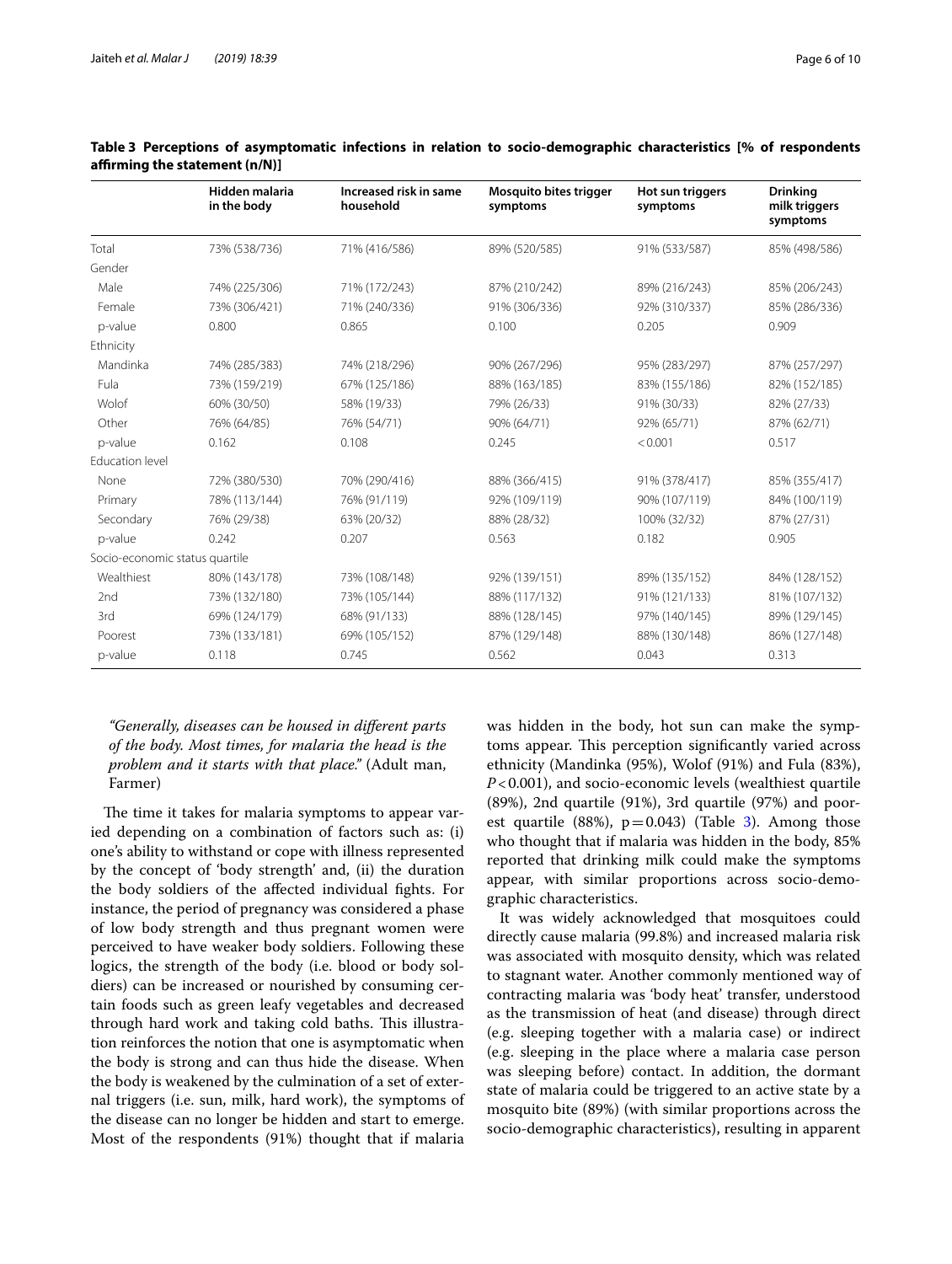symptoms such as fever, headache, vomiting and body aches.

When malaria is related to and often even equated with the folk illness *joontinoji* (Fula), it is perceived to progress from its symptomatic phase to yellow fever (*Chawnabee*-Fula).

*"When malaria has power, it can change into yellow fever"* (Adult farmer, Talen Fula).

This progression was said to be more common during the rainy season. Yellow fever, locally referred to as *Chawnabee* (Fula), *Sumuyaa* (Tilibonka), *Sai* (Tilibonka) and *Paices* (Wollof), was believed to afect mostly children. The symptoms (yellowing of the eyes and vomit, fever, the changing colours of the palms of the hands) appear temporarily and then the disease hides again. The appearance of the symptoms is triggered by the consumption of specifc food items, such as milk, which were more commonly available during the rainy season. During the symptomatic phase the disease can be transmitted to others by looking into the sick person's eyes.

# **Perceptions of anti-malarial treatment for asymptomatic carriers**

## *Diagnosis and uncertainty*

Although most people accepted that malaria could be asymptomatic, people do not actively seek treatment when symptoms are absent. People perceived analgesics (paracetamol or ibuprofen) taken after experiencing mild malaria symptoms to strengthen the body enough so it can hide the remaining malaria. Such hidden malaria is then considered undetectable by biomedical diagnostic tools, such as RDTs.

#### *Anti‑malarial treatment for asymptomatic malaria*

Informants generally considered it unnecessary to take medication without having any symptoms. However, when anti-malarial treatment is given after screening and the individual found to be positive, it was perceived to be a necessary means of disease prevention. This is consistent with local practices of self-protection with amulets or charms commonly referred to as *fankanta* (Mandinka) to prevent ailments such as *jinn* afflictions, common childhood illnesses or the 'evil eye' during women's pregnancy. Once anti-malarial medication is consumed after screening, the medication is perceived to increase the body's strength, enabling it to engage in a fght with the disease. In contrast to analgesics, malaria medication strengthens the body to the point where it can eliminate the disease rather than hide it. During this process, the blood becomes hot, making people sweat. Observed sweating after taking anti-malarial treatment was therefore seen as evidence of treatment efficacy.

*"If you take anti*-*malarial treatment, it goes into the blood to fght what it is meant to fght. If you take the pills, it goes through the blood, which gets hot to fght the disease and when you sweat, then they say that you are feeling better from malaria and the medicine is good for you."* (Adult man, Farmer)

The efficacy of the anti-malarial medication was also perceived to be contingent on the prior 'body strength' of the individual. As a result, there was a general notion that individuals difered substantially and therefore that the treatment might work for some (eliminating the disease) and fail for others (hiding the disease only). The failure of treatment for some individuals was also attributed to the perceived strength of the anti-malarial medication in relation to its dosage. Especially taking an incomplete anti-malarial regimen could trigger the symptoms to reappear.

# **Attitudes towards health workers**

77% of respondents said they received good or very good advice from the VHWs. This varied by whether the respondent thought malaria could be asymptomatic, with 73% of those who thought malaria could be asymptomatic receiving good or very good advice, compared to 86% of those who did not ( $p=0.002$ ). 95% of respondents said they received good or very good advice from the personnel at the health facility. This did not vary by whether the respondent thought malaria could be asymptomatic, with 95% of those who thought malaria could be asymptomatic receiving good or very good advice, compared to 93% of those who did not ( $p=0.235$ ). Qualitative data further showed that trust in health workers (VHWs and health facility personnel) was relatively high. However, the main limitation for VHWs which generated distrust in the community was the common complaint that the provision of RDTs and treatment was continuously deteriorating.

# **Discussion**

This study explored how local perspectives on asymptomatic carriage were structured in relation to specifc health interventions. Perceptions of asymptomatic carriage refect a dynamic understanding of health and illness, where every individual is vulnerable to hidden conditions where disease agents are constantly perceived to be engaged in a battle with the body's defences (i.e. body soldiers). If the body soldiers are defeated, the body's ability to resist or cope with illness (body strength) diminishes, leading to manifestation of the symptoms of the disease. Similarly, in a study carried out on perceptions of vaccinations in The Gambia, medical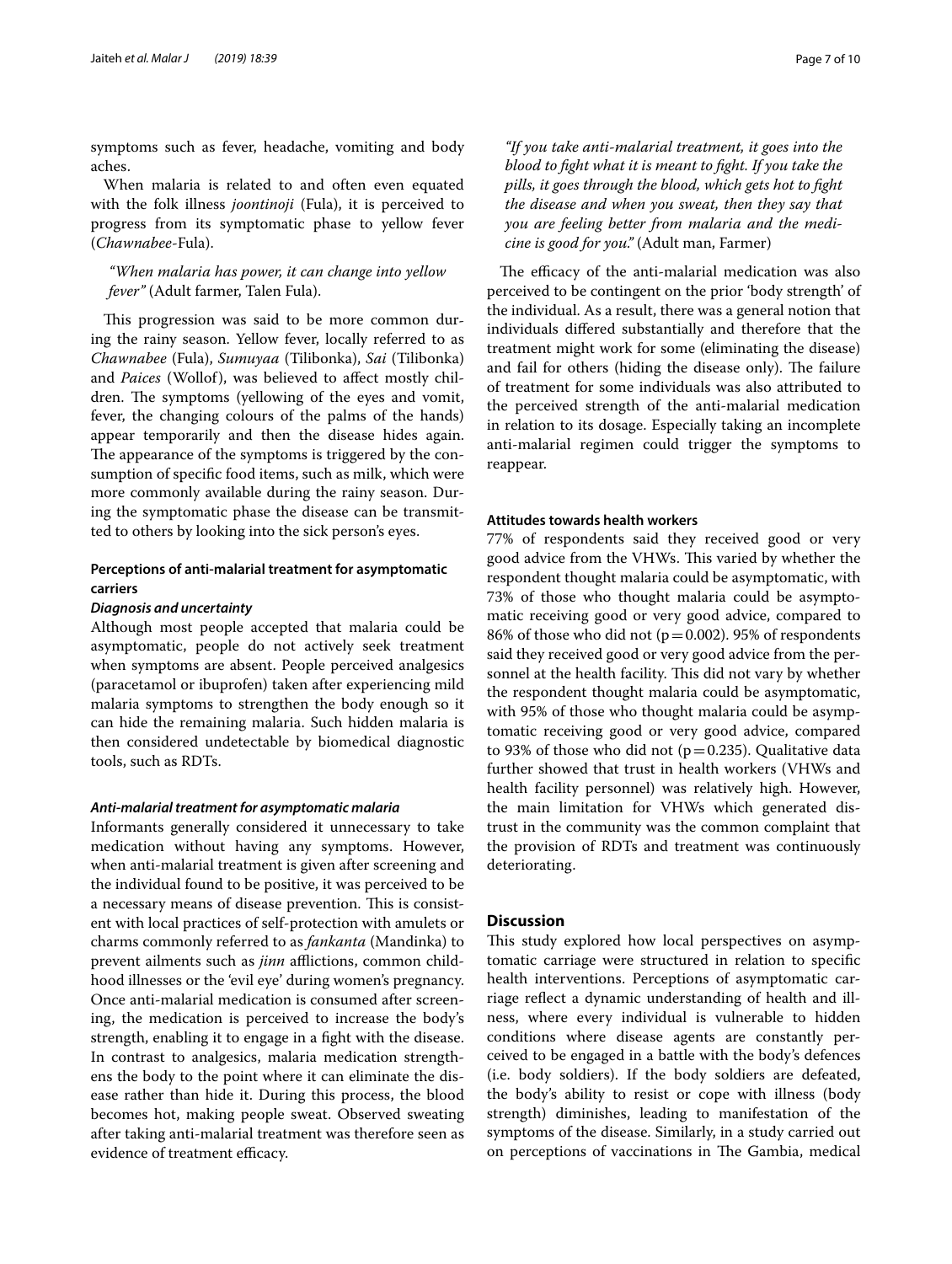interventions such as immunizations were perceived as protecting the health of the child by giving 'strength' or 'power' to withstand or cope with illness [[37](#page-9-24)].

For some conditions such as yellow fever and malaria, the manifested symptoms are seen as interchangeable, thereby representing the transformative nature of asymptomatic conditions. The perceived elements making up the disease process inside the body, mirrors both components from local knowledge systems related to 'hidden diseases' described elsewhere [[25,](#page-9-25) [29](#page-9-18), [37](#page-9-24), [38](#page-9-26)], and biomedical health information related to the body's defence mechanism with antibodies. Indeed, in the study area, there has been a long presence of health campaign groups, including malaria programmes, that use metaphoric terms such as body soldiers in their health promotion activities in order to explain the process of natural immunity against parasites and other invading pathogens in the body [\[37\]](#page-9-24). Furthermore, the knowledge on body soldiers are conceptually linked to more general notions of body and blood strength. Following these logics, the act of consuming certain foods such as green leafy vegetables to strengthen the body soldiers to withstand illness could be compared to the perceived protective nature of pharmaceuticals and vaccinations to strengthen the body.

In relation to asymptomatic malaria and its treatment, this merging of diferent knowledge systems is neither arbitrary nor incoherent, as it follows an internal logic of disease transformations (from asymptomatic to symptomatic, malaria to yellow fever), which was key for understanding people's acceptance of the condition as relevant. These findings also support recommendations to move away from the term 'asymptomatic' malaria in favour of 'chronic malaria' [[10](#page-9-1)], or even 'inapparent symptomatic' as used for other infections [\[9](#page-9-0)]. Such a reconceptualization would allow for a clinical spectrum of mild symptoms, disease progressions and associated co-morbidities, which the assumption of a 'benign' asymptomatic infection without any clinical symptoms does not currently support.

# **Implications for MDA strategies including reactive mass treatment**

The perception of malaria to be potentially asymptomatic was relatively high with most respondents believing that living in the same household as someone having malaria increased their personal risk of getting malaria. Qualitative data supported illness progression pathways where malaria is perceived to hide, grow and eventually manifest when triggered by external factors. This concept of illness progression was often used to explain events *post facto* or for narrative purposes and was therefore not a strong determinant for adhering to malaria preventive measures. The asymptomatic infection was a key cause of diagnostic uncertainty, which has been described to occur in situations where the decision-maker cannot assign defnite values to objects and events and/or an individual is unable to predict outcomes because suffcient cues are lacking [\[39\]](#page-9-27). Because they had a clear understanding of malaria symptoms, the lack of these symptoms in asymptomatic phases led to a state of uncertainty exemplifed by respondents' insistent questions of how they could be aware of having the disease when they did not experience any symptoms. Previous studies on asymptomatic conditions have shown that uncertain outcomes related to one not knowing whether they had a disease that was asymptomatic were reasons for treatment refusal or abandonment [[25](#page-9-25), [40\]](#page-9-28).

However, unlike the fndings of the malaria elimination programme in the Solomon Islands where asymptomatic individuals were not considered as sick and refused treatment, most of our informants ascertained anti-malarials to cure malaria even if the disease was in a dormant phase. Furthermore, the study population showed willingness to accept RDT positive results in the absence of symptoms. Since 2008, there has been a significant roll-out in The Gambia of RDTs with artemisininbased combined therapy (ACT) including the availability and accessibility to long-lasting insecticide-treated bed nets (LLINs) and indoor residual spraying (IRS) for malaria control  $[41]$  $[41]$ . These developments are reported to have contributed to the reduction of malaria burden [[35\]](#page-9-22). Although current conventional tests cannot detect asymptomatic infections, the positive perceptions held by this population on the accuracy of positive diagnostic results highlight the need for the continuous strengthening of health worker capacity, especially VHWs to efectively manage malaria cases.

In the situation of diagnostic uncertainties highlighted by this study, the authority of and trust in an expert may become more important than people's perceptions of health and illness. This warrants an active engagement of communities in research projects in order to strengthen their trust in biomedical specialists' diagnosis and health information on particular malaria risks in this context. This further relates to the expectation that when pursuing malaria elimination, programmes will fnd themselves working in and with communities that progressively adapt their perceptions of malaria risk to decreasing incidence [\[42\]](#page-9-30). Interventions designed to actively engage communities could provide an opportunity to re-establish or heighten awareness of malaria risk and thereby foster trust in health authorities.

# **Strength and limitations**

This study is the first in-depth analysis of community's understanding on the concept of asymptomatic malaria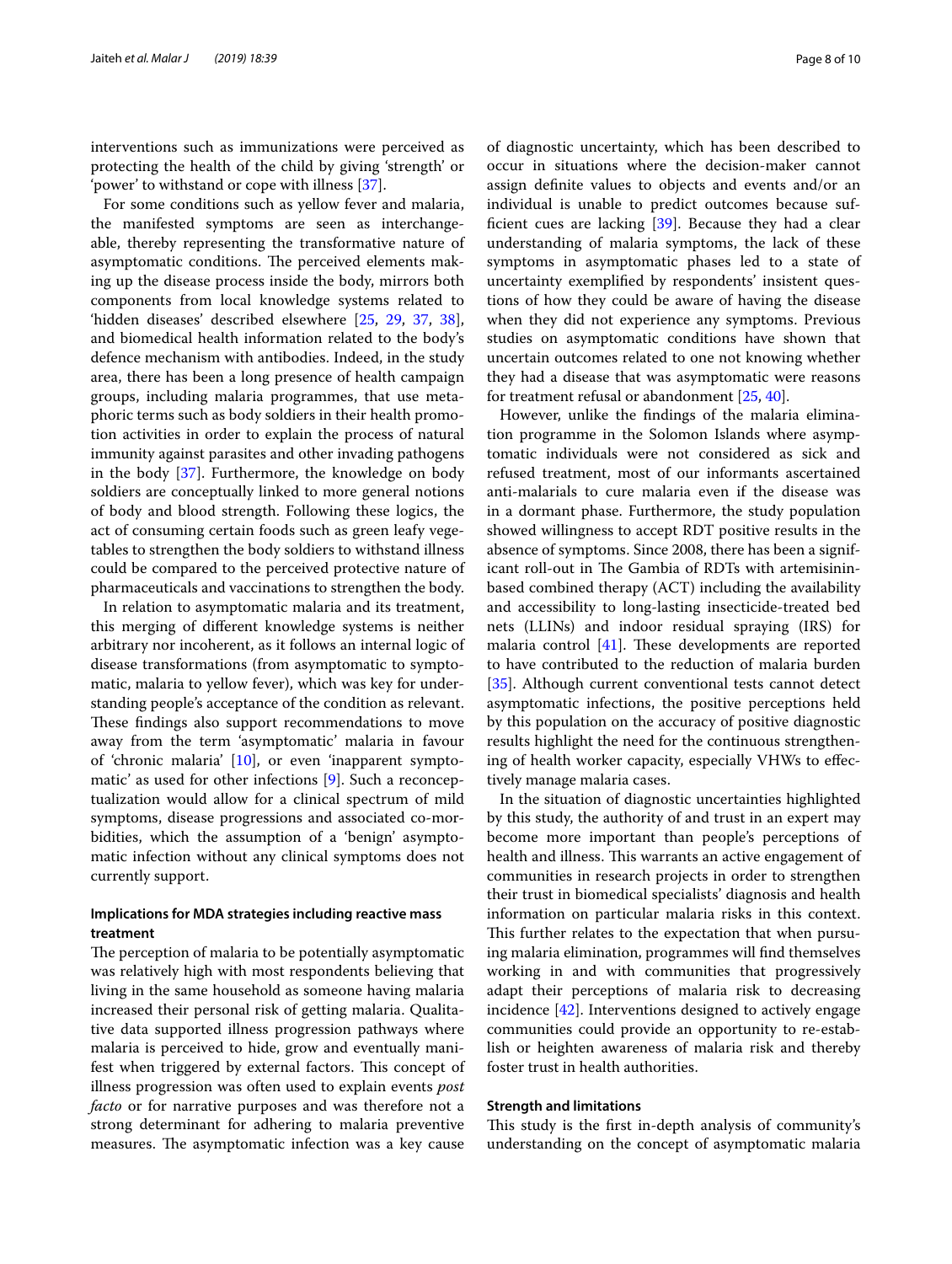infections and its implication for malaria elimination in West-Africa. There is evidence from South East Asia and East Africa depicting populations misunderstandings on asymptomatic malaria infections and willingness to take treatment in MDAs [[25,](#page-9-25) [26](#page-9-13), [43](#page-9-31)]. A recent publication from Laos in the context of antimalarial resistance in the Greater Mekong sub-Region highlights the need for MDA interventions with accompanying community engagements to build trust with diferent stakeholders [[26\]](#page-9-13). By using a mixed-methods approach our work demonstrated the logic behind the study population's understanding of asymptomatic infections in order to highlight before implementation, the facilitators and barriers of adherence for improving acceptability of the strategy. The study population's acknowledgement of the increased risk of asymptomatic malaria for individuals sharing the same compound with a symptomatic malaria case (71%) could be infuenced by pre-intervention information spread through the community, nonetheless, it signifes the relevance of understanding perceived malaria transmission dynamics.

## **Conclusion**

This study on perspectives of asymptomatic malaria infections in The Gambia highlights that people's perception of illness progression could make elimination strategies targeting asymptomatic individuals acceptable in the local context. However, due to the uncertainty of future manifestations of malaria symptoms, these perceptions do not currently act as a motivation for treatment adherence. To address the issue of diagnostic uncertainty, elimination strategies will need to actively engage communities to foster trust in expert knowledge.

#### **Authors' contributions**

FJ and JM conceptualized and designed the qualitative strand. FJ, JM, YM, KPG and JO designed the study for the quantitative strand. FJ and JM mainly collected and analysed the data and YM contributed as well. FJ carried out the literature review and CG contributed as well. FJ wrote the paper and designed the tables. CG, YM, JO, UDA, JB, JM and KPJ contributed to the fnal draft of the manuscript. All authors read and approved the fnal manuscript.

#### **Author details**

<sup>1</sup> Medical Anthropology Unit, Institute of Tropical Medicine, Antwerp, Belgium.<br><sup>2</sup> Medical Research Council Unit the Gambia at the London, School of Hygiene and Tropical Medicine, Fajara, The Gambia.<sup>3</sup> Faculty of Social and Behavioural Science, Department of Sociology and Anthropology, University of Amsterdam, Amsterdam, The Netherlands. <sup>4</sup> PASS Suisse, Neuchâtel, Switzerland.<br><sup>5</sup> London School of Hygiene and Tropical Medicine, London, UK. <sup>6</sup> School of Health and Related Research (ScHARR), The University of Sheffield, Sheffield, UK.

#### **Acknowledgements**

We would like to thank our feldwork team for their hard work and dedication. We are most grateful to our study participants and communities for their time and efort in participating in the study.

#### **Competing interests**

The authors declare that they have no competing interests.

#### **Availability of data and materials**

For the qualitative strand, the datasets generated and/or analysed during the current study are not publicly available due to the fact that participants did not consent to have their full transcripts made publicly available. However, the NVivo database with excerpts of the transcripts relevant to the study is available from the corresponding author on reasonable request. For the quantitative strand, the datasets used and/or analysed during the current study are available from the corresponding author on reasonable request.

#### **Consent for publication**

Not applicable.

#### **Ethics approval and consent to participate**

Ethical approval was obtained from the joint Gambia Government/Medical Research Council Unit, The Gambia, ethics committee and the Institutional Review Board of the Institute of Tropical Medicine, Antwerp, Belgium. The interviewers followed the Code of Ethics of the American Anthropological Association. All interviewees were informed before the interview about the topic and types of questions and their right to decline participation, to interrupt or withdraw from the conversation. Oral consent was sought before each interview and was documented by the interviewer. Oral consent was favoured since the risk was minimal and the act of signing one's name on a document was expected to cause mistrust towards the study team since this is not customary practice within the local communities. Interviewees confdentiality was assured by assigning unique identifers to the collected forms.

#### **Funding**

This study is jointly funded under the Global Health Trials Scheme by the Medical Research Council (United Kingdom), the Department for International Development (DFID). This UK-funded award is part of the European and Developing Countries Clinical Trials Partnership (EDCTP2) programme supported by the European Union. The funders had no role in the study design or the preparation of the manuscript.

#### **Publisher's Note**

Springer Nature remains neutral with regard to jurisdictional claims in published maps and institutional afliations.

Received: 24 October 2018 Accepted: 10 February 2019 Published online: 18 February 2019

#### **References**

- <span id="page-8-0"></span>Moonen B, Cohen JM, Snow RW, Slutsker L, Drakeley C, Smith DL, et al. Operational strategies to achieve and maintain malaria elimination. Lancet. 2010;376:1592–603.
- Laishram DD, Sutton PL, Nanda N, Sharma VL, Sobti RC, Carlton JM, et al. The complexities of malaria disease manifestations with a focus on asymptomatic malaria. Malar J. 2012;11:29.
- 3. Baum E, Sattabongkot J, Sirichaisinthop J, Kiattibutr K, Jain A, Taghavian O, et al. Common asymptomatic and submicroscopic malaria infections in Western Thailand revealed in longitudinal molecular and serological studies: a challenge to malaria elimination. Malar J. 2016;15:333.
- <span id="page-8-1"></span>4. Nzobo BJ, Ngasala BE, Kihamia CM. Prevalence of asymptomatic malaria infection and use of diferent malaria control measures among primary school children in Morogoro Municipality, Tanzania. Malar J. 2015;14:491.
- <span id="page-8-2"></span>5. Bisoffi Z, Gobbi F, Buonfrate D, Van den Ende J. Diagnosis of malaria infection with or without disease. Mediterr J Hematol Infect Dis. 2012;4:42012036.
- <span id="page-8-3"></span>6. Schellenberg JRMA, Smith T, Alonso PL, Hayes RJ. What is clinical malaria? Finding case defnitions for feld research in highly endemic areas. Parasitol Today. 1994;10:439–42.
- <span id="page-8-4"></span>7. Duong V, Lambrechts L, Paul RE, Ly S, Lay RS, Long KC, et al. Asymptomatic humans transmit dengue virus to mosquitoes. Proc Natl Acad Sci USA. 2015;112:14688–93.